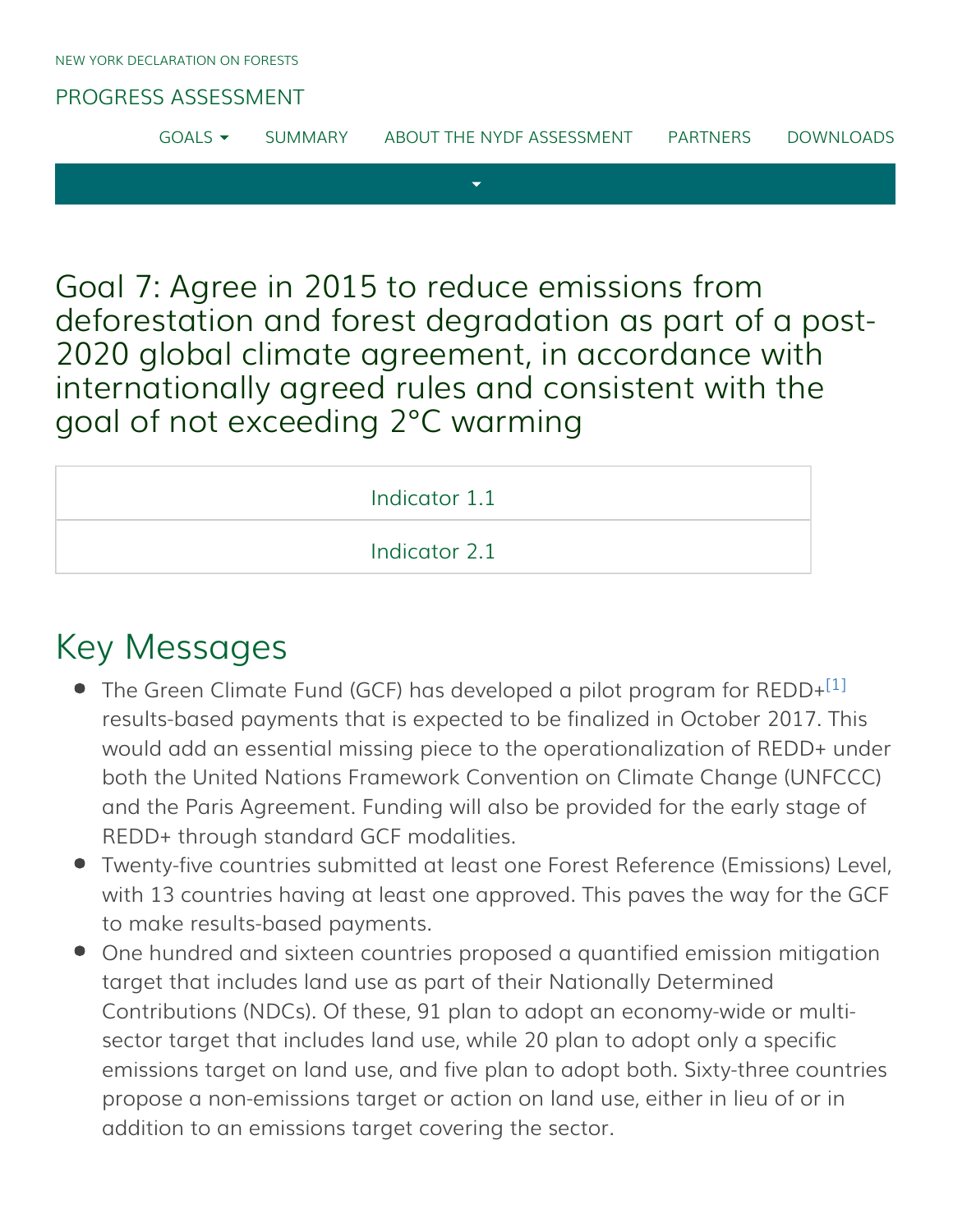# OVERVIEW OF GOAL AND INDICATORS

Goal 7 aimed to get forest-related mitigation measures included in the post-2020 climate agreement being negotiated in 2015. The Paris Agreement, which entered into force in November 2016, includes a full article (Article 5) dedicated to land-use and forests, cementing the role of forests and other carbon sinks in achieving its overall mitigation goal.

Against this background, the indicators we formulated in 2015 reflect elements of an agreement on REDD+, focusing on both the framework and the substance of mitigation actions, excluding assistance to developing countries, which is addressed in Goals 8 and 9 (Table 1). This year's assessment modifies previous indicators somewhat, most notably by removing the indicator relating to the adoption of the agreement itself, and instead focusing on the finalization and operational framework for REDD+ under the Paris Agreement and on whether the NDCs submitted as of September 2017 include commitments in relation to the land-use or forestry sector.

| <b>CRITERIA</b>                                                            | <b>INDICATOR</b>                                                                                                                                                     |
|----------------------------------------------------------------------------|----------------------------------------------------------------------------------------------------------------------------------------------------------------------|
| 1. Implementing the land-use<br>provisions of the Paris<br>Agreement       | 1.1 Finalization and operationalization of the operational<br>framework for REDD+                                                                                    |
| 2. References to land use<br>(including REDD+) in submitted<br><b>NDCs</b> | 2.1 Inclusion of land-use or forestry mitigation targets within NDCs<br>and, in the absence of final NDCs, in Intended Nationally<br><b>Determined Contributions</b> |

### Table 1: Indicators to track Goal 7

## FINDINGS

Criterion 1: Implementing the land use and REDD+ provisions of the Paris Agreement

<span id="page-1-0"></span>*Indicator 1.1: Finalization and operationalization of the operational framework for REDD+*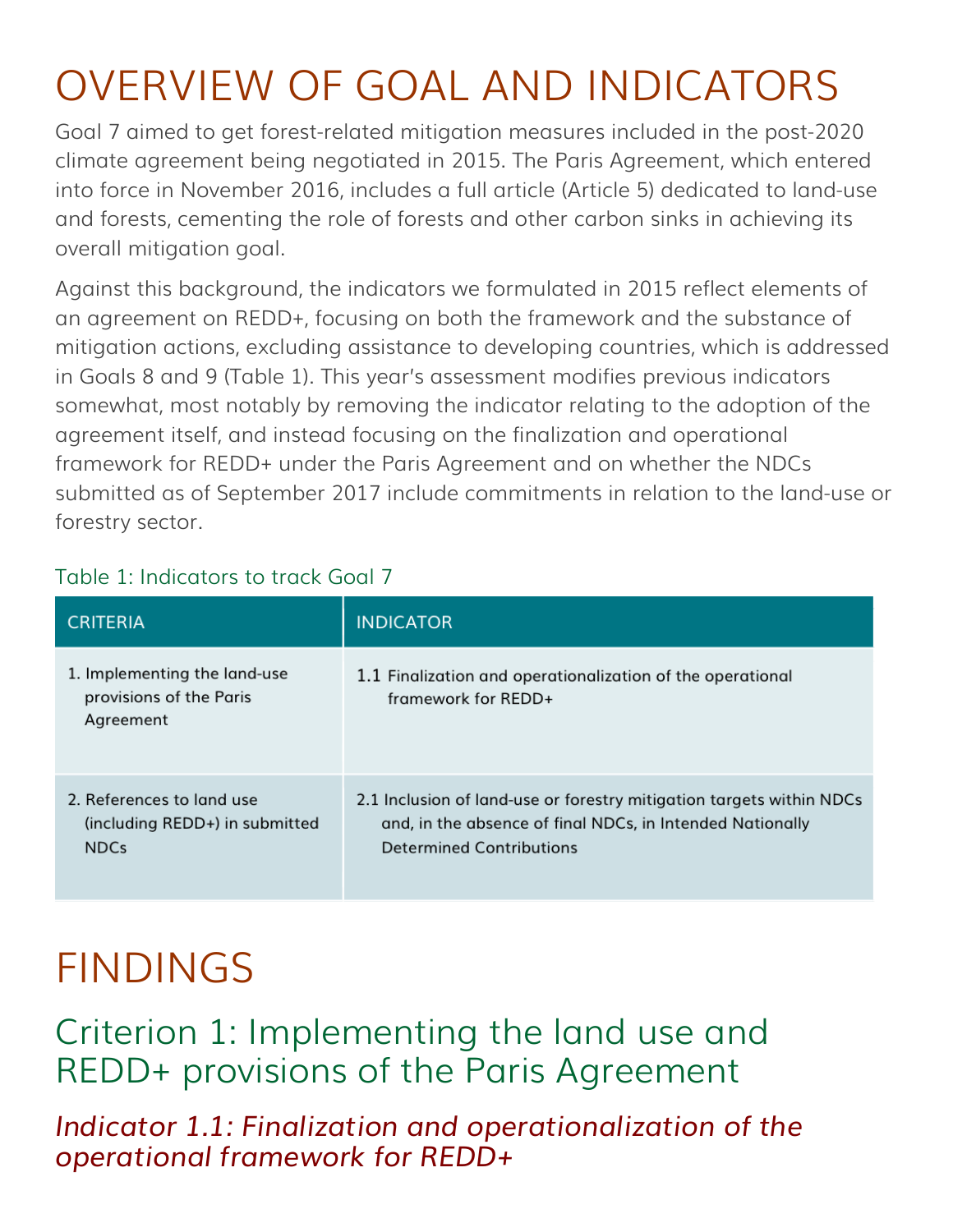The decisions made by the Conference of the Parties (COP) to the UNFCCC in operationalizing REDD+ are explicitly recognized in the Paris Agreement. The completion of the operational framework depends on the adoption of financing modalities for REDD+ results-based payments under the GCF.

Throughout 2017 the GCF Secretariat has been undertaking consultations on the development of the operational framework for REDD+, and in June it published two parallel proposals that reflect a "two-track approach" to REDD+ financing:

- The first proposal lays out a pilot program for REDD+ results-based payments, with draft terms of reference that set out eligibility criteria, access modalities, a proposed price of USD 5 per tCO<sub>2</sub>e, program approval processes, and rules on safeguards assessments and monitoring and progress control.
- The second proposal addresses finance for the first two phases of REDD+, namely the readiness phase (Phase 1) and the implementation of national policies, measures, strategies, and/or action plans (Phase 2). According to the proposal, the GCF would finance these activities through its standard funding modalities, including through its Private Sector Facility. The focus would be on filling the financing gaps that have not been addressed by other sources of REDD+ finance. [\[2\]](#page-3-1)

<span id="page-2-1"></span><span id="page-2-0"></span>The GCF Board considered the Secretariat's proposals at its meeting in July 2017 and requested that the Secretariat finalize the design of the pilot program and the request for proposals by the time of its next meeting (30 September to 2 October 2017).<sup>[\[3\]](#page-4-1)</sup> The Board did not require any changes to the proposal on finance for the early phases of REDD+, indicating that this can be considered final.<sup>[\[4\]](#page-4-2)</sup>

<span id="page-2-2"></span>It is worth noting the progress countries have made on complying with the requirements for accessing REDD+ results-based finance under the UNFCCC. One important measure of this is the submission and approval of forest reference levels (FRLs) and forest reference emission levels (FRELs) – key preconditions for receiving results-based finance. As of September 2017, 25 countries had submitted at least one FRL or FLER, with 13 countries having had at least one approved. Twenty-one of those countries submitted national FRLs/FRELs, while four countries submitted subnational FRLs/FRELs, in some cases for multiple biomes.

## Criterion 2: References to land use (including REDD+) in submitted NDCs

*Indicator 2.1: Inclusion of land-use or forestry mitigation*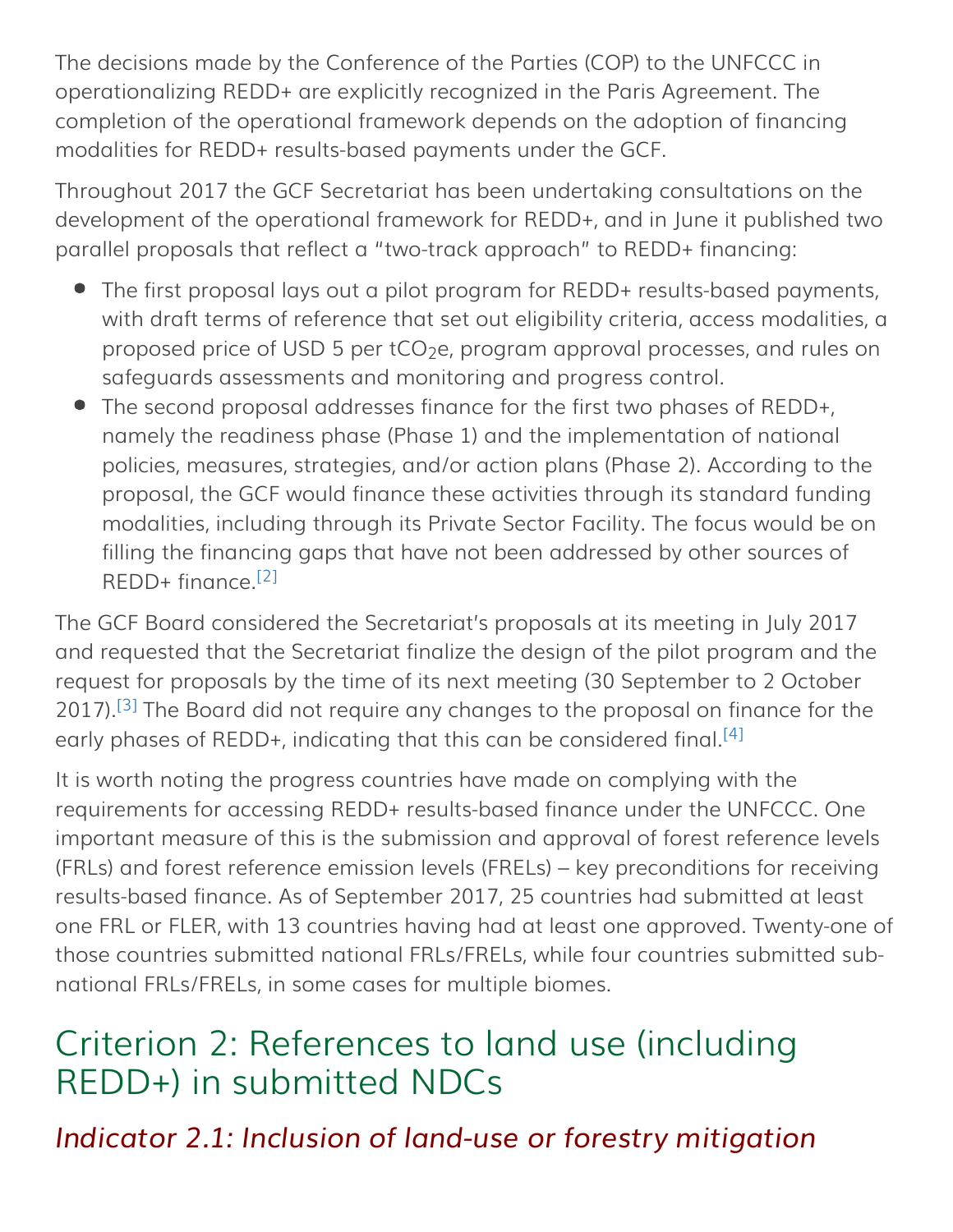### <span id="page-3-0"></span>*targets*

For this indicator, we build on last year's analysis of NDCs and add analysis of four additional NDCs that have been submitted since October 2016. This analysis indicates that 116 countries out of 165 have proposed a quantified emission mitigation target that includes land use. Of these, 91 plan to adopt an economywide or multi-sector target that includes land use, while 20 plan to adopt only a specific emissions target on land use, and five plan to adopt both.

In addition, 63 countries propose a non-emissions target or action on land use, either in lieu of or in addition to an emissions target covering the sector. The nonemissions targets include goals on overall forest cover, forest conservation, and afforestation, reforestation and restoration, in many cases quantified in terms of hectares of forest (see Indicator 5.2 on afforestation, reforestation, and restoration commitments). They also include goals on a given proportion of forests to be designated as national parks or other protected areas, as well as goals related to the adoption of specific policies or measures for forest conservation and restoration.

These overall numbers are somewhat higher than those in last year's assessment, which is partially due to some minor changes in the categories used in this year's assessment, as well as to four additional NDCs being assessed.

As with last year's assessment, the decision of a relatively large majority of countries to include land use within their emission targets, and of most additional countries to at least adopt a non-emission target on land use, means that Indicator 2.1 can be considered to have been met.

<span id="page-3-2"></span>However, a recent report found that if all conditional and unconditional NDCs were implemented, reductions from land-use would account for 10 to 30 percent of total reductions by 2030, but that substantially greater ambition would be needed to reach either the 2°C goal or the 1.5°C goal laid out in the Paris Agreement.<sup>[\[5\]](#page-4-3)</sup> It is also important to note that 105 countries have made at least some part of their land-use targets subject to the provision of international financing, and their implementation will likely require significantly more finance than has currently been pledged for land-use mitigation.

#### Authors: Darragh Conway (Climate Focus), Maria Garcia Espinosa, and Pathanchali Premachandra (IUCN)

[\[1\]](#page-0-0) REDD+ stands for countries' efforts to reduce emissions from deforestation and forest degradation, and foster conservation, sustainable management of forests, and enhancement of forest carbon stocks.

<span id="page-3-1"></span>[\[2\]](#page-2-0) Green Climate Fund. (2017). Green Climate Fund support for the early phases of REDD<sup>-</sup>plus.